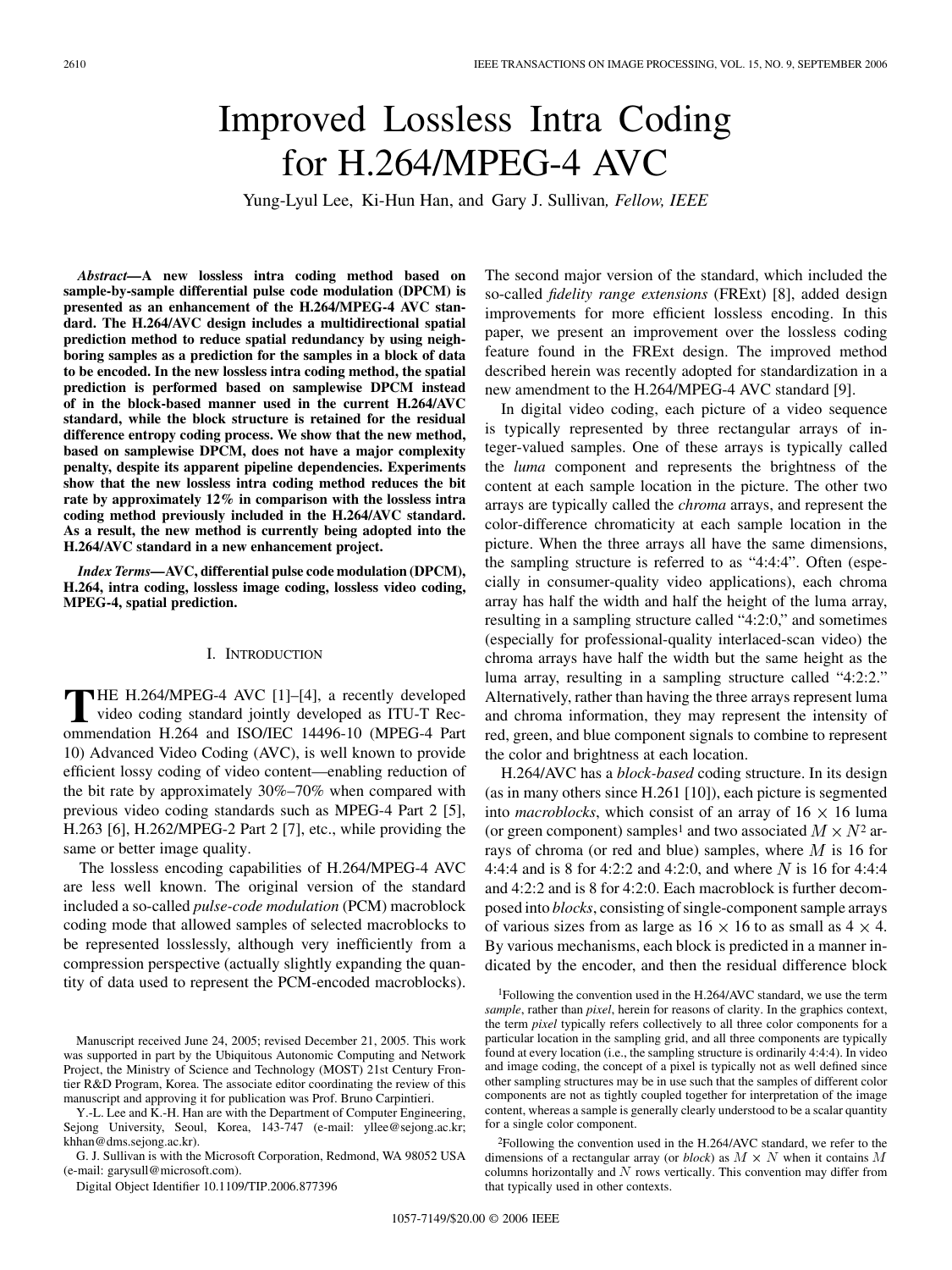representing the difference between the predicted block and the actual source picture's content block is represented in a compact manner. When using the lossy coding features, the compression encoding process consists of application of a block linear transform followed by quantization and entropy coding of the block of transformed coefficients. When using the lossless coding capability, the encoding cannot be performed by quantization and, thus, consists only of entropy coding of the block of difference data.

There are two fundamental types of block-based prediction in H.264/AVC: *intra*picture prediction, which consists of using selectable position-dependent linear combinations of neighboring sample values to form a prediction block, and *inter*picture prediction, which consists of using one or two position-interpolated blocks of samples from previously coded pictures to form a prediction block. In either case, the goal of the prediction processing is to reduce the quantity of data needed to adequately represent the corresponding block of input picture samples. Typically, inter prediction provides better compression capability when other pictures have already been coded, but intra prediction is useful for various purposes including random access, ease of video sequence editing, coding of individual still pictures, and representation of significant changes of scene content.

Although H.264/AVC was designed primarily for lossy video coding, efficient lossless compression was included in the FRExt capability set as well. The desire in this case was primarily to enable the lossless encoding of individual isolated regions in a reasonably efficient manner—not to be a special-purpose encoding design targeting lossless compression as its primary goal. However, it was found that good lossless compression performance could be achieved while retaining most of the H.264/AVC design components without alteration (or with minor alterations). The resulting FRExt design, when compared to other well-known lossless coding schemes, seems particularly effective for lossless coding when using interpicture prediction. Its performance for lossless intra coding is comparatively less state-of-the-art.

Herein, we focus on improving the intra coding case, to improve its performance without a major complexity impact and without major changes for other parts of the design structure. This is partly motivated by the knowledge that the current FRExt design is not as effective at lossless intra compression as some others.

In the H.264/AVC intra prediction case, various block sizes are used, such as  $16 \times 16$ ,  $8 \times 8$  or  $4 \times 4$  luma block prediction (with the block size and direction of prediction being selected by the encoder), and  $16 \times 16$  (for 4:4:4 video),  $16 \times 8$  (for 4:2:2) video), or  $8 \times 8$  (for 4:2:0 video) chroma block prediction. The new spatial prediction process described herein is performed using sample-by-sample DPCM instead of block-based prediction. This results in better coding efficiency, since a sample immediately neighboring the sample to be predicted is typically a better predictor than a sample in a neighboring block that is several samples farther away. Although the use of such a sample-wise DPCM in the encoder may appear to break the blockwise pipeline processing structure of the decoding process, we retain the use of block-based processing for the residual difference coding, and show that the samplewise prediction is conceptually analogous to the application of a spatial residual transform as is ordinarily applied in the lossy video decoding process. The samplewise DPCM can, thus, be used with no major increase in computational complexity relative to the ordinary decoding process. By using the samplewise DPCM, a bit-rate reduction of approximately 12% is shown in the lossless intra coding compression performance. As a result, the new technique has recently been adopted as part of a new draft amendment of the H.264/AVC standard.

### II. SPATIAL PREDICTION IN H.264

H.264/AVC uses several spatial prediction block sizes including  $16 \times 16$ ,  $8 \times 8$ , and  $4 \times 4$  for luma and  $16 \times 16$  (for 4:4:4 video),  $16 \times 8$  (for 4:2:2 video), or  $8 \times 8$  (for 4:2:0) video) for chroma. For each case, the encoder selects a directional spatial prediction mode which governs the creation of a prediction of the complete block of samples using the values of samples in neighboring blocks that have previously been decoded—specifically, the column of samples immediately to the left of the block to be predicted and the row of samples immediately above the block to be predicted.

Specifically, for  $16 \times 16$  luma intra prediction and for chroma intra prediction, one of four prediction modes can be chosen—the horizontal, vertical, DC, and plane modes. Horizontal prediction consists of extrapolation towards the right from the values of the samples in the neighboring column, vertical prediction consists of extrapolation downward from the values of the samples in the neighboring row, DC prediction consists of generating a prediction block using the average of values in the neighboring column and row, and, finally, plane prediction consists of generating a prediction block using a three-parameter equation based on the mean and the horizontal and vertical slope exhibited in the neighboring row and column.

For 8  $\times$  8 or 4  $\times$  4 intra prediction, more prediction modes are available, using similar concepts—in these cases, there are nine different intra prediction modes that can be chosen, with conceptual prediction directions as illustrated in [Fig. 1](#page-2-0) (mode 2, not shown in the figure, is the "DC" averaging mode). For the luma component, in addition to providing the ability for the encoder to select among the various prediction directions, the encoder can also select which block size will be used for the prediction process—with smaller block sizes generally resulting in better prediction quality but using a greater number of bits to specify the specify the prediction due to the larger number of blocks for which to select the directional prediction mode.

These features of the H.264/AVC design allow the encoder to customize the prediction process to fit the particular local characteristics of the content of the video picture that is to be encoded, and to use either a relatively small or large quantity of data to govern the prediction process as necessary. However, a fundamental shortcoming of the existing design, for purposes of lossless coding, is the need to generate the entire block of prediction values all at once. In contrast, high-performance lossless image coding designs typically use very small prediction neighborhoods and perform the prediction and residual representation processes on an individual sample-by-sample basis in a tightly coupled fashion.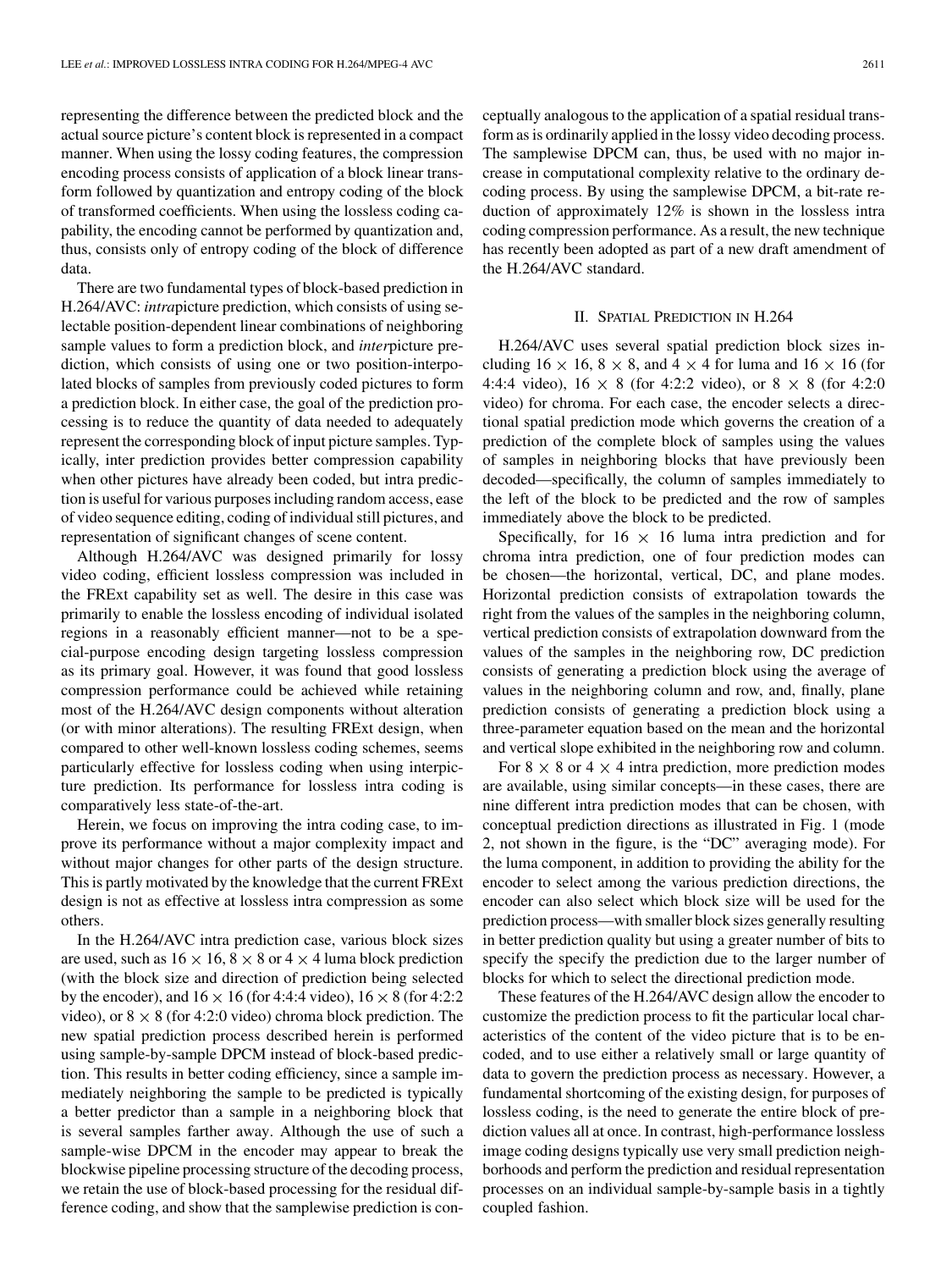<span id="page-2-0"></span>

Fig. 1. Nine prediction modes for the intra  $4 \times 4$  prediction in the H.264 standard.

| $l_0$ | $l_I$       | l <sub>2</sub>      | $l_3$            | $l_4$       | $l_5$ | $l_6$ | $l_7$ | $l_8$ |
|-------|-------------|---------------------|------------------|-------------|-------|-------|-------|-------|
| $q_0$ | $p_0$       | $p_{\mathfrak{l}}$  | $\mathfrak{p}_2$ | $p_3$       |       |       |       |       |
| $q_I$ | $p_4$       | $p_{\it 5}$         | $p_{\rm 6}$      | $p_{\rm 7}$ |       |       |       |       |
| $q_2$ | $p_{\rm 8}$ | $p_9$               | $p_{\it 10}$     | $p_{II}$    |       |       |       |       |
| $q_3$ | $ -p_{12} $ | $\overline{p_{13}}$ | P14              | P15         |       |       |       |       |

Fig. 2. Boundary samples and inside samples for intra  $4 \times 4$  prediction.

As an example, using the horizontal prediction method found in H.264/AVC for  $4 \times 4$  luma blocks which is marked as mode 1 in Fig. 1, to predict a  $4 \times 4$  block to be encoded as shown in Fig. 2, the prediction of every sample in the row of the block next to the neighboring column sample with value  $q_0$ , the prediction is the value  $q_0$ . Thus, if we denote the residual difference to be encoded for the encoding of the samples marked as  $p_0$  through  $p_3$ , as  $r_0$ , through  $r_3$ , we see that

$$
r_0 = p_0 - q_0 \tag{1}
$$

$$
r_1 = p_1 - q_0 \tag{2}
$$

$$
r_2 = p_2 - q_0 \tag{3}
$$

$$
r_3 = p_3 - q_0. \tag{4}
$$

The residual differences  $r_0$  through  $r_3$ , in (1)–(4) that are predicted from the block boundary samples are entropy coded as part of a residual  $4 \times 4$  block and the entropy-coded data is sent from the encoder to the decoder. The decoder subsequently reconstructs the residual samples, creates the prediction block, and adds the residual block to reconstruct the final picture. The processing in the decoder preserves the pipeline processing design of the H.264/AVC coding structure, since it is implemented in a block-based processing manner. The vertical prediction is performed in a similar way to the horizontal prediction in the vertical direction. The mode 4 prediction direction shown in Fig. 1 is performed using the predictor,  $(q_0+2\cdot l_0+l_1+2) \gg 2$ , in the case where the  $p_0$ ,  $p_5$ ,  $p_{10}$ , and  $p_{15}$  samples are predicted, and all other remaining samples are predicted from three similarly chosen block boundary samples by considering the prediction direction in a similar way. As another example, the mode 5 prediction in Fig. 1 is performed by using the predictor,  $(l_0 + l_1 + 1) \gg 1$ , in the case where the  $p_0$  and  $p_9$  samples are predicted, and all other remaining samples are predicted from two or three block boundary samples by considering the prediction direction in a similar way. Here, we use the notation " $x >> y$ " to denote an arithmetic right shift of a two's complement representation of an integer-valued quantity  $x$  by a number of bit positions  $y$ .

The other directional modes in Fig. 1 are performed in a similar ways to modes 1, 4, and 5, with alterations from the viewpoint of the prediction directions. The H.264/AVC lossless intra coding process is performed by using the spatial prediction method shown in Fig. 1 and entropy coding the difference block without applying the remaining elements of the design that are used in the lossy case—specifically, the  $4 \times 4$  integer DCT-like transform and quantization. We particularly note that a  $4 \times 4$  integer DCT-like transform is ordinarily a part of the H.264/AVC decoding process, but is skipped in the lossless coding cases.

## III. PROPOSED INTRA LOSSLESS CODING METHOD USING DPCM AND RESIDUAL TRANSFORM

In H.264/AVC, since the  $4 \times 4$  integer DCT and quantization cause data loss due to rounding or shifting operations, the transform and quantization processes are skipped, in order to achieve lossless compression [\[11\].](#page-4-0) To perform intra lossless coding, H.264/AVC uses blockwise entropy coding to code the prediction error signals after the intra predictions. In order to improve the coding efficiency in intra lossless coding, we propose a method which employs both DPCM and its residual transform. By using the new method, the coding efficiency can be enhanced, as compared with block-based prediction.

## *A. Horizontal Prediction*

As an alternative to the prediction found currently in H.264/ AVC, as presented in  $(1)$ – $(4)$ , we suggest that when the horizontal prediction (mode 1), as shown in Fig. 1, is applied for the first row of a  $4 \times 4$  block on the samples shown in Fig. 2, the residuals,  $r_0$ ,  $r_1$ ,  $r_2$ , and  $r_3$ , of each sample,  $p_0$ ,  $p_1$ ,  $p_2$ , and  $p_3$ , are calculated by sample-by-sample DPCM as follows:

$$
r_0 = p_0 - q_0 \tag{5}
$$

(6)  $r_1 = p_1 - p_0$ 

$$
r_2 = p_2 - p_1 \tag{7}
$$

$$
r_3 = p_3 - p_2. \tag{8}
$$

The encoder sends  $r_0$ ,  $r_1$ ,  $r_2$ , and  $r_3$  as part of a residual block, and the decoder can then decode the residuals as a block and then apply them for reconstruction as shown in  $(5)$ – $(8)$ . However, the blockwise processing structure of the decoder appears to be broken by this behavior, since samplewise DPCM, which is based on samplewise prediction, always requires each individual decoded sample to be provided sequentially prior to the prediction and reconstruction of the next sample value. As an example, in order to reconstruct sample  $p_3$ , sample  $p_2$  should be reconstructed in advance using (7), which, in turn, requires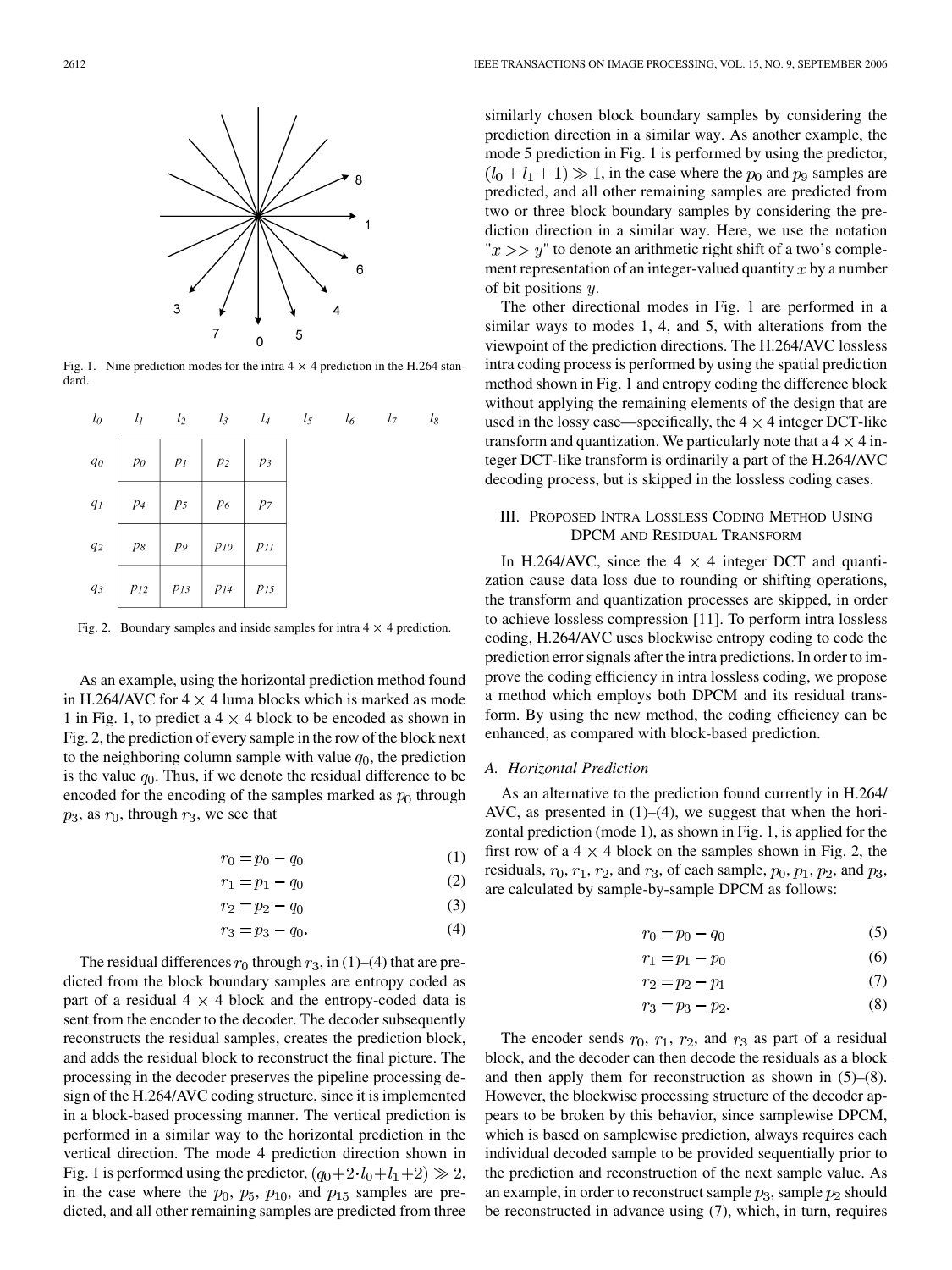sample  $p_1$  to have been reconstructed from [\(6\),](#page-2-0) which requires sample  $p_0$  to have been reconstructed from [\(5\)](#page-2-0). To solve this apparent problem of breaking the blockwise pipeline structure of the decoding process, we decompose the prediction structure into an alternative form based on the use of a residual transform in the decoder. From  $(5)$ – $(8)$ , we can derive the following:

$$
p_0 = r_0 + q_0 \tag{9}
$$

$$
p_1 = r_0 + r_1 + q_0 \tag{10}
$$

$$
p_2 = r_0 + r_1 + r_2 + q_0 \tag{11}
$$

$$
p_3 = r_0 + r_1 + r_2 + r_3 + q_0. \tag{12}
$$

Generalizing, we obtain the following relationship for the first row of the  $4 \times 4$  block:

$$
p_i = q_0 + \sum_{k=0}^{i} r_k, \quad 0 \le i \le 3.
$$
 (13)

This relationship can be expressed in matrix form as follows:

$$
\begin{bmatrix} p_0 \\ p_1 \\ p_2 \\ p_3 \end{bmatrix} = q_0 \begin{bmatrix} 1 \\ 1 \\ 1 \\ 1 \end{bmatrix} + \begin{bmatrix} 1 & 0 & 0 & 0 \\ 1 & 1 & 0 & 0 \\ 1 & 1 & 1 & 0 \\ 1 & 1 & 1 & 1 \end{bmatrix} \begin{bmatrix} r_0 \\ r_1 \\ r_2 \\ r_3 \end{bmatrix}.
$$
 (14)

The  $4 \times 4$  matrix in (13) can be considered as a spatial residual transform that is slightly simpler than the spatial residual transform ordinarily used in the lossy coding process for H.264/AVC, thus illustrating that the sample reconstruction process when using samplewise DPCM prediction does not substantially increase computational complexity over the ordinary types of processing already found there.

#### *B. Vertical and Other Prediction Modes*

The vertical prediction can be performed in a similar way to the horizontal prediction.

In a very similar manner to the vertical or horizontal prediction, the residual transform using samplewise DPCM, which employs one sample as a predictor for each other sample, can be applied also to the mode 3 and mode 4 prediction modes for 4  $\times$  4 blocks shown in [Fig. 1](#page-2-0), but not as easily to the DC mode or prediction modes 5, 6, 7, and 8, since H.264/AVC uses a combination of two or three block boundary samples as the sample predictor in the case of all the other directional predictions except for the DC, the horizontal and vertical predictions.

The new intra lossless coding method can be applied directly to any  $M \times N$  block in the case where the horizontal (mode 1), vertical (mode 0), mode 3, and mode 4 predictions can be implemented with a one sample predictor.

#### IV. EXPERIMENTAL RESULTS

In this paper, a lossless intra coding method based on samplewise DPCM has been presented in the context of the blockbased H.264/AVC design. To verify the validity of this method, experiments are performed on several YUV 4:2:0 format test sequences with QCIF (Quarter Common Intermediate Format) and CIF resolutions, as shown in Table I, all of which have 300

TABLE I EXPERIMENTAL SEQUENCES AND CODING CONDITIONS

| Image            | Total<br>frames $(Hz)$ | Coding Options        |  |  |
|------------------|------------------------|-----------------------|--|--|
| News (QCIF)      | 300 (30Hz)             |                       |  |  |
| Container (QCIF) | 300 (30Hz)             | Rate-Distortion       |  |  |
| Foreman (QCIF)   | 300 (30Hz)             | Optimization,         |  |  |
| Silent (QCIF)    | 300 (30Hz)             | CABAC, and            |  |  |
| Paris (CIF)      | 300 (30Hz)             | only Intra frames are |  |  |
| Mobile (CIF)     | 300 (30Hz)             | used                  |  |  |
| Tempete (CIF)    | 260 (30Hz)             |                       |  |  |

frames and 30-Hz temporal frequencies. For the entropy coding, the *context-adaptive binary arithmetic coding* (CABAC) mode

of H.264/AVC is used for the experiment. In order to evaluate the performance of the modified method, the H.264/AVC lossless intra coding algorithm using the YUV 4:2:0 format is also implemented and tested. The performance of the new method is compared with that of the H.264/AVC intra

lossless coding method using the YUV 4:2:0 format based on

block prediction. The new method is applied to  $16 \times 16$  and  $4 \times 4$  luma blocks and  $8 \times 8$  chroma blocks, according to the 4:2:0 sampling structure. It is not applied to  $8 \times 8$  luma block prediction, as that type of prediction uses combinations of samples rather than single sample values for its prediction operation. The first samplewise prediction method (marked method 1) in [Table II](#page-4-0) uses the presented samplewise horizontal/vertical predictions and uses the other seven prediction modes of the H.264/AVC lossless intra coding without alteration for  $4 \times 4$  luma blocks, and the samplewise horizontal/vertical predictions and DC and plane prediction modes of the H.264/AVC lossless intra coding method for the 16  $\times$  16 luma block and 8  $\times$  8 chroma block. Method 1 achieved an average compression ratio of 1.889:1 for various sequences, while the H.264/AVC intra lossless coding standard (H.264/AVC) in [Table II](#page-4-0) achieved an average compression ratio of only 1.670:1. The second samplewise prediction method (method 2) in [Table II](#page-4-0) uses samplewise horizontal (mode 1), vertical (mode 0), mode 3 and mode 4 predictions and the other five predictions of the H.264/AVC lossless intra coding method for the  $4 \times 4$  luma block, and samplewise horizontal/vertical predictions, and the DC and plane predictions of the H.264/AVC lossless intra coding method for the  $16 \times 16$  luma and  $8 \times 8$ chroma blocks. Method 2 shows an average compression ratio of 1.899:1. For comparison to more state-of-the-art lossless coding techniques, the lossless coding efficiency of JPEG-LS (lossless) [\[12\]](#page-4-0) and Motion JPEG2000 lossless [\[13\]](#page-4-0) are compared with that of the modified H.264/AVC methods and with that of H.264/AVC lossless coding without alteration to show the efficiency of the samplewise prediction methods. For the Motion JPEG2000 results we used the "Jasper-1.701.0" software that can be downloaded from the JPEG site.

Based on these experimental results, we can state that samplewise prediction method 1 shows an improvement in the compression ratio compared with the block-based H.264/AVC lossless intra coding method and the Motion JPEG2000, while not substantially increasing the processing complexity in the decoder. Although samplewise prediction method 2 gives a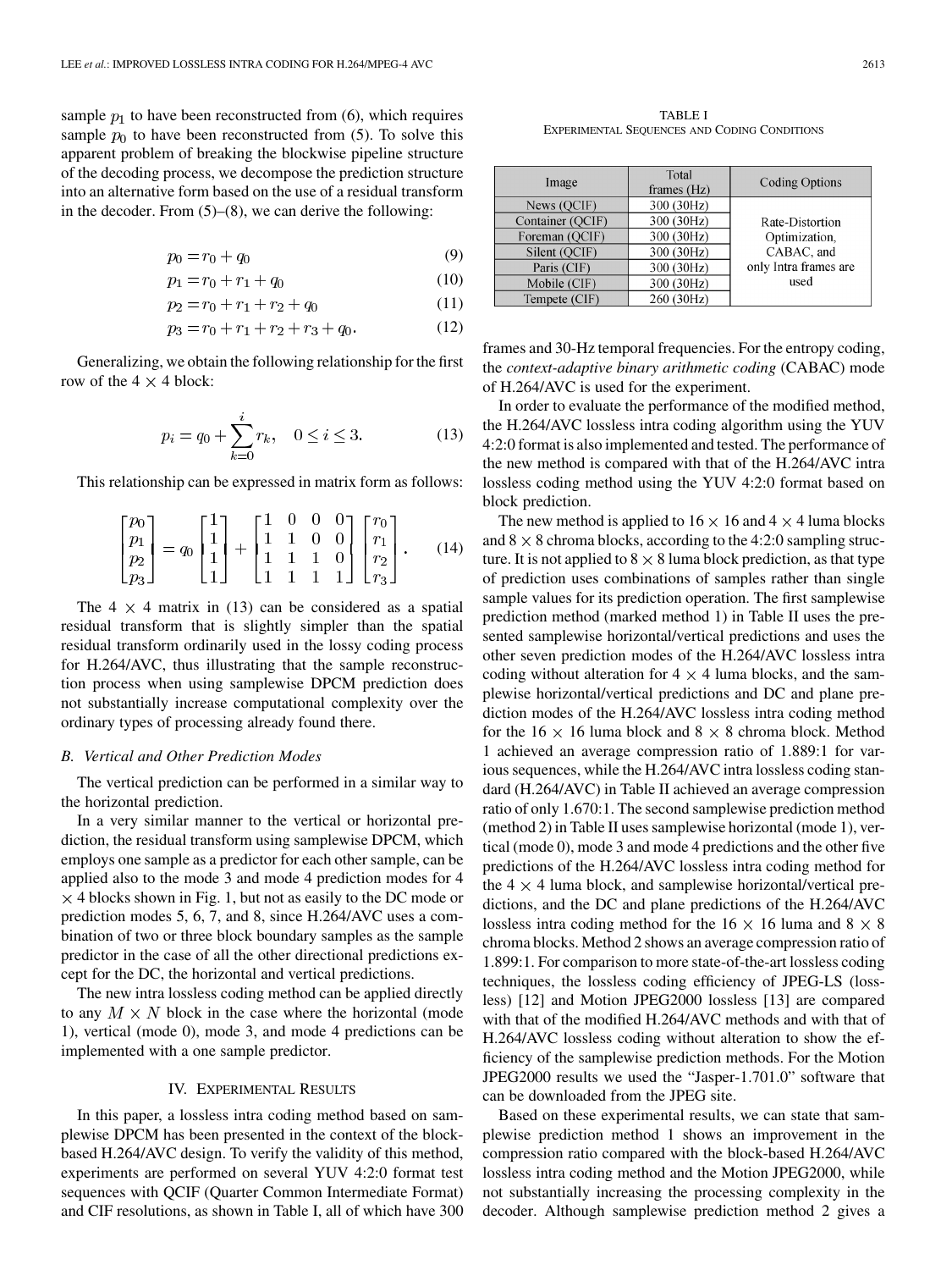<span id="page-4-0"></span>TABLE II COMPARISON OF THE COMPRESSION RATIOS FOR H.264 INTRA LOSSLESS CODING, PROPOSED METHODS 1 AND 2, JPEG-LS (LOSSLESS), AND MOTION JPEG2000 LOSSLESS (M-JP2K)

|               | Original   |                     | Total       | Compr    | Saving         |
|---------------|------------|---------------------|-------------|----------|----------------|
| Image         | Image      | Method              | <b>Bits</b> | ession   | <b>Bits</b>    |
|               | Size(Bits) |                     |             | Ratio    | (%)            |
|               |            | <b>H.264/AVC</b>    | 49062832    | 1.859624 | $\theta$       |
|               |            | Method1             | 42004648    | 2.172102 | 14.386         |
| <b>News</b>   | 91238400   | Method 2            | 41901888    | 2.177429 | 14.595         |
|               |            | JPEG-LS             | 38493000    | 2.370260 | 21.543         |
|               |            | M-JP2K              | 44094160    | 2.069172 | 10.127         |
| Cont<br>ainer |            | <b>H.264/AVC</b>    | 47836576    | 1.907294 | $\theta$       |
|               |            | Method1             | 42222416    | 2.160900 | 11.736         |
|               | 91238400   | Method 2            | 42194984    | 2.162304 | 11.793         |
|               |            | JPEG-LS             | 40503200    | 2.252622 | 15.330         |
|               |            | M-JP2K              | 44423256    | 2.053843 | 7.135          |
|               |            | <b>H.264/AVC</b>    | 50418312    | 1.809628 | $\theta$       |
| Fore          |            | Method1             | 46101624    | 1.979071 | 8.562          |
| man           | 91238400   | Method 2            | 45233104    | 2.017071 | 10.284         |
|               |            | JPEG-LS             | 43903664    | 2.078150 | 12.921         |
|               |            | M-JP2K              | 48250840    | 1.890918 | 4.299          |
|               | 91238400   | <b>H.264/AVC</b>    | 54273064    | 1.681099 | 0              |
|               |            | Method1             | 48020632    | 1.899983 | 11.520         |
| Silent        |            | Method <sub>2</sub> | 47735224    | 1.911343 | 12.046         |
|               |            | JPEG-LS             | 44656200    | 2.043130 | 17.719         |
|               |            | M-JP2K              | 47552944    | 1.918670 | 12.382         |
|               |            | <b>H.264/AVC</b>    | 224766912   | 1.623698 | $\mathbf{0}$   |
|               |            | Method1             | 194434228   | 1.877003 | 13.495         |
| Paris         | 364953600  | Method <sub>2</sub> | 193983792   | 1.881361 | 13.696         |
|               |            | <b>JPEG-LS</b>      | 179265368   | 2.035829 | 20.244         |
|               |            | M-JP2K              | 196161712   | 1.860473 | 12.727         |
|               |            | <b>H.264/AVC</b>    | 285423632   | 1.278638 | $\theta$       |
| Mob           |            | Method1             | 258162856   | 1.413657 | 9.551          |
| ile           | 364953600  | Method 2            | 257077240   | 1.419626 | 9.931          |
|               |            | JPEG-LS             | 231103384   | 1.579179 | 19.031         |
|               |            | M-JP2K              | 240223216   | 1.519227 | 15.836         |
|               |            | <b>H.264/AVC</b>    | 205817192   | 1.536767 | $\overline{0}$ |
| Tem           |            | Method1             | 183241664   | 1.726098 | 10.969         |
| pete          | 316293120  | Method <sub>2</sub> | 182992200   | 1.728451 | 11.090         |
|               |            | <b>JPEG-LS</b>      | 166747848   | 1.896835 | 18.983         |
|               |            | M-JP2K              | 175970768   | 1.797419 | 14.501         |
|               |            | <b>H.264/AVC</b>    |             | 1.670964 | $\theta$       |
| Ave           |            | Method1             |             | 1.889831 | 11.460         |
| rage          |            | Method <sub>2</sub> |             | 1.899655 | 11.919         |
|               |            | JPEG-LS             |             | 2.036572 | 17.967         |
|               |            | M-JP2K              |             | 1.872817 | 11.001         |

slightly better results than method 1, the degree of that improvement is insignificant. Moreover, samplewise prediction method 1 can be easily applied to H.264/AVC lossless intra coding by modifying only the semantics and decoding process, without any syntax changes being required to the H.264/AVC standard. From the experiments of lossless intra coding, we, thus, can conclude that among the four prediction modes that can be most easily modified to use samplewise DPCM prediction, the horizontal and vertical prediction modes have primary influence over the coding efficiency (however, the relative importance of the different prediction modes may be different in lossy intra coding).

## V. CONCLUSION

The modified intra lossless coding method using DPCM and its residual transform can be applied to the horizontal and vertical predictions of any  $M \times N$  block samples. An overall improvement in lossless coding compression capability of approximately 12% has been shown in the experiment results, without a substantial increase in the complexity of the encoding or decoding processes. The modified methods can be considered as a useful new tool for future block-based intra lossless coding designs. Indeed, based on similar results to those shown in this paper, the samplewise DPCM [14], [15].

The intra coding method that is referred to as method 1 in this paper was recently adopted for standardization in an enhanced future version of the H.264/MPEG-4 AVC standard, in a package of capabilities currently known as the Advanced 4:4:4 profile [9]. Simulation results on RGB 4:4:4 format data can be found in [14] and [15].

#### ACKNOWLEDGMENT

The authors would like to thank Dr. S. Sun for his very helpful comments and experimental results verification concerning H.264/AVC lossless coding. They would also like to thank the reviewers for their through review and very helpful comments.

#### **REFERENCES**

- [1] ITU-T Recommendation H.264 and ISO/IEC 14496-10, Advanced Video Coding for Generic Audiovisual Services, May 2003, (and subsequent amendment [8] and corrigenda).
- [2] A. Luthra, G. J. Sullivan, and T. Wiegand, "Introduction to the special issue on the H.264/AVC video coding standard," *IEEE Trans. Circuits Syst. Video Technol.*, vol. 13, no. 7, pp. 557–559, Jul. 2003.
- [3] T. Wiegand, G. J. Sullivan, G. Bjøntegaard, and A. Luthra, "Overview of the H.264/AVC video coding standard," *IEEE Trans. Circuits Syst. Video Technol.*, vol. 13, no. 7, pp. 560–576, Jul. 2003.
- [4] G. J. Sullivan and T. Wiegand, "Video compression—from concepts to the H.264/AVC standard," *Proc. IEEE*, no. 1, pp. 18–31, Jan. 2005.
- [5] ISO/IEC 14496-2, Information Technology—Coding of Audio-Visual Objects Part 2: Visual, Dec. 1998, (and subsequent amendments and corrigenda).
- [6] ITU-T Video Coding Experts Group (VCEG), Video Codec Test Model Near-Term, Version 10 (TMN10) Draft 1, Apr. 1998.
- [7] ITU-T Recommendation H.262 and ISO/IEC 13818-2, Information Technology—Generic Coding of Moving Pictures and Associated Audio Information: Video, Jul. 1995, (and subsequent amendments and corrigenda).
- [8] G. J. Sullivan, T. McMahon, T. Wiegand, and A. Luthra, Eds., Draft Text of H.264/AVC Fidelity Range Extensions Amendment to ITU-T Rec. H.264 j ISO/IEC 14496-10 AVC, ISO/IEC JTC1/SC29/WG11 and ITU-T Q6/SG16 Joint Video Team document JVT-L047, Jul. 2004.
- [9] H. Yu, Ed., Draft Text of H.264/AVC Advanced 4:4:4 Profile Amendment to ITU-T Rec. H.264 | ISO/IEC 14496-10 AVC, ISO/IEC JTC1/SC29/WG11 and ITU-T Q6/SG16 Joint Video Team document JVT-Q209, Oct. 2005.
- [10] ITU-T Recommendation H.261, Video Codec for Audiovisual Services at  $p \times 64$  kbits, Nov. 1990, (with subsequent amendment).
- [11] S. Sun, Intra Lossless Coding and QP Range Selection, ISO/IEC JTC1/SC29/WG11 and ITU-T Q6/SG16 Joint Video Team document JVT-C023, May 2002.
- [12] M. J. Weinberger, "The LOCO-I lossless image compression algorithm: principles and standardization into JPEG-LS," *IEEE Trans. Image Process.*, vol. 9, no. 8, pp. 1309–1324, Aug. 2000.
- [13] *Motion JPEG2000 Final Committee Draft*, ISO/IEC JTC 1/SC29/WG 1, Document N2117, Mar. 2001.
- [14] Y.-L. Lee, K.-H. Han, and S.-C. Lim, Lossless Intra Coding for Improved 4:4:4 Coding in H.264/MPEG-4 AVC, ISO/IEC JTC1/SC29/WG11 and ITU-T Q6/SG16 Joint Video Team document JVT-P016, Jul. 2005.
- [15] Y.-L. Lee and K.-H. Han, Complexity of the Proposed Lossless Intra, ISO/IEC JTC1/SC29/WG11 and ITU-T Q6/SG16, Document JVT-Q035r1, Oct. 2005.